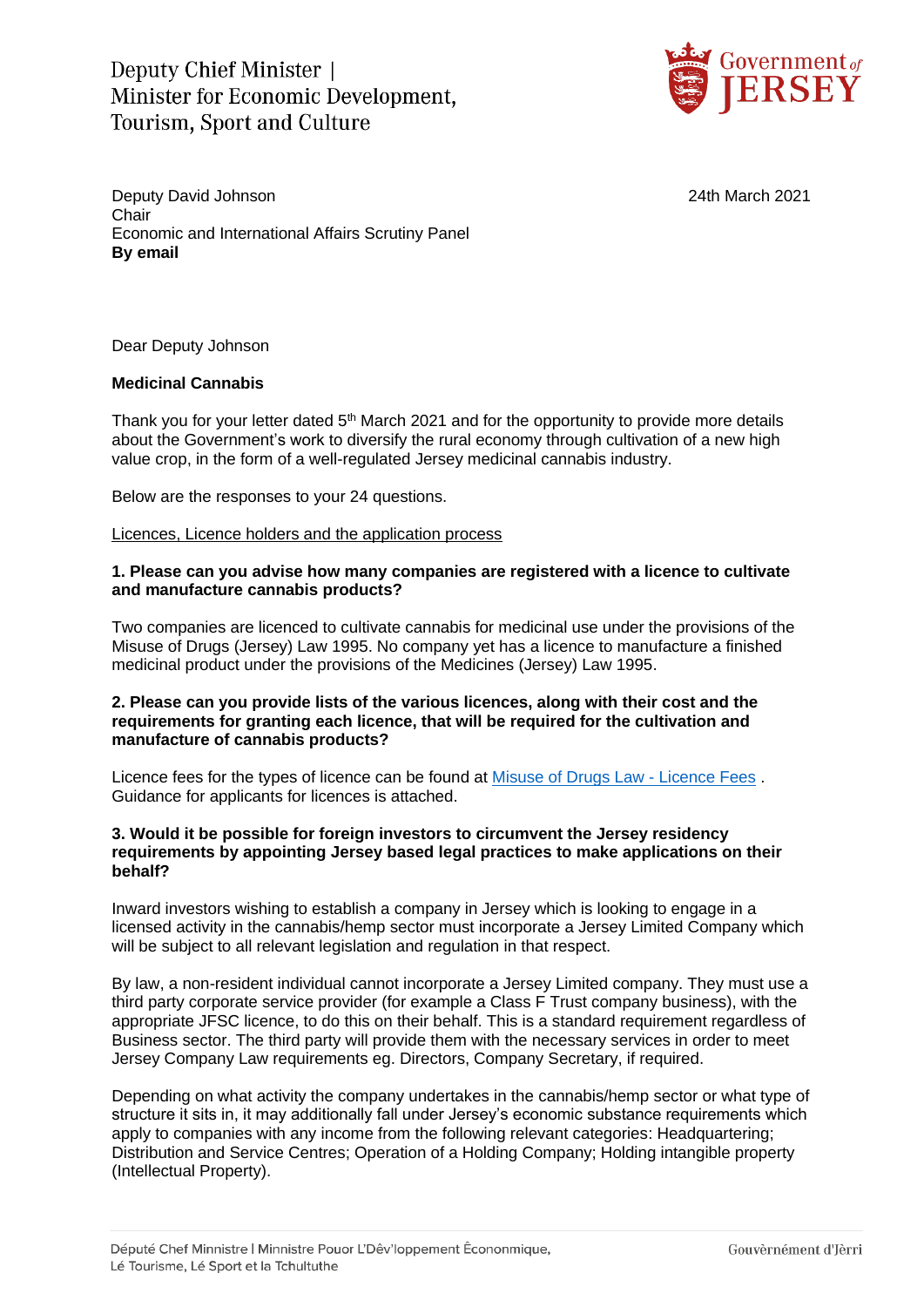

If a Jersey Limited company wishes to engage staff in Jersey, it will additionally require a business licence and any relevant staff permissions under the Control of Housing and Work (Jersey) Law 2012 and if there is a significant change in ownership of a Jersey company with share capital (through investment or sale) which reduces the aggregated shareholding of any Entitled, Licensed or Entitled for Work individuals to less than 60%, then an application must be made to Business Licensing for approval of the change.

The requirements for general financial investment in medicinal cannabis are the same as for a Jersey company operating in any other sector. There is no residency requirement,

#### **4. Please can you advise whether a licence can be issued prior to identification of a suitable site and whether a licence can be revoked if no such site is identified?**

A licence, which has to be renewed on an annual basis, cannot be issued prior to a potential site being identified and plans for the facility at that site being submitted as part of the application process. Any licence issued based on plans would explicitly prohibit the actual cultivation or processing of cannabis until the site and facilities are built and inspected and deemed to meet the necessary requirements. If the site is not developed the licence will be cancelled, or lapse at the annual renewal, and so no cultivation would be able to take place.

## **5. Please can you explain the rationale for the minimum 20% shareholding in businesses involved in the cultivation and manufacture of cannabis products?**

This is no longer a requirement. The application guidance now requires a list of all shareholders in the applicant company.

### **6. Please advise why it is not a requirement for all shareholders to provide their details to ensure transparency, and why not all shareholders are named on the licence application?**

See answer to question 5.

### **7. Please can you explain the process for assessing and granting licences, from the paper application stage to granting a licence etc…?**

Once an application is received it is shared with the UK Home Office for assessment as part of the MoU with them. The Home Office revert with any questions of clarification and together with the Chief Pharmacist, arrange to undertake a joint site inspection visit and meeting with the applicants to discuss the application and their plans and test their understanding of what is involved.

The Home Office then produce a report for the Minister for Health and Social Services detailing their observations in relation to the application and confirming whether or not the application would be compliant with the provisions of the 1961 UN Single Convention on Narcotic Drugs. This report and the application are reviewed by the Minister and a decision on whether or not to grant a licence is made together with any conditions which might be attached to that licence. Going forward it is proposed that an advisory panel be established to advise the Minister for Health and Social Services in relation to applications prior to any final licencing decision being made. Terms of reference for this panel and currently being developed.

### Site Security

**8. Who do you envisage will determine any site security issues from both an application and enforcement perspective, and what levels of site security will be in place?**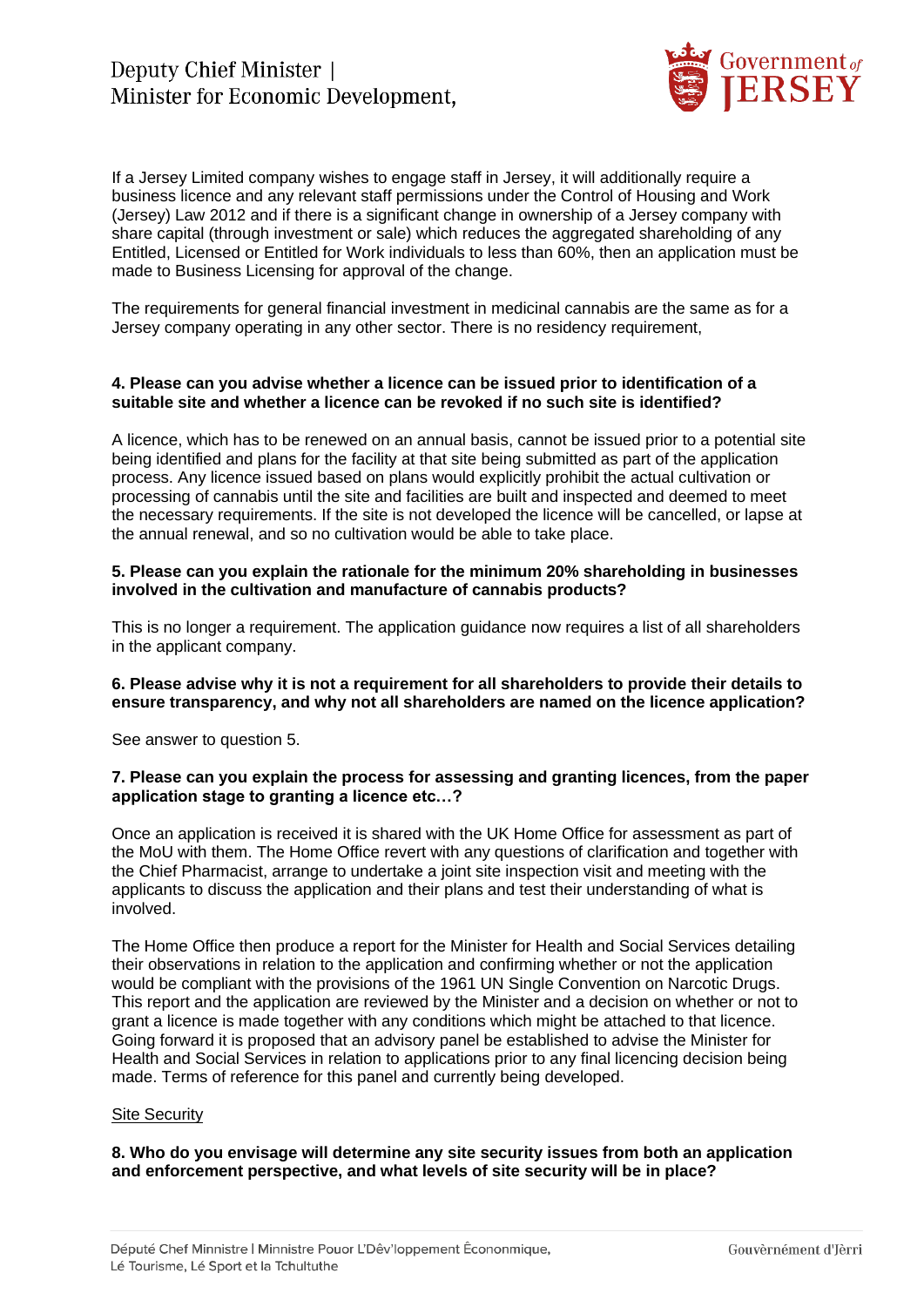

The Planning Department are not able to comment on the need for site security requirements under the licence. Advice on site security is contained in the Guidance for Applicants document (attached).

## **9. Can you confirm if site security will require any planning permission, and if this will be required prior to the application for a licence?**

If the site security requires structures to be built, such as fencing or other barriers, these will require planning permission where they exceed 1.2 metres in height above ground level.

### **10. Can you confirm if businesses operating under a licence will need to have any additional record keeping requirements?**

Record keeping requirements in respect of controlled substances are provided for in the Misuse of Drugs (Jersey) Law 1978. They will be expected to be able to account for every plant grown, yield of cannabis derived from every crop and use of that cannabis. The Home Office require an annual statement from each licence holder in order to inform the UK annual submission to the International Narcotics Control Board (INCB).

### **11. What levels of due diligence will be carried out on persons operating a licence or employees of persons operating a licence?**

As per the application guidance, enhanced DBS checks will be required for the following individuals:

- Managing Director or person in charge of the company
- Person responsible for the security of the premises to be licensed
- Person responsible for legal compliance and regulatory affairs at the site relevant to the application
- Person responsible for witnessing the destruction of controlled drugs for the site relevant to the application (this cannot be the same person that is responsible for legal and regularity compliance).

### **12. How will monitoring and enforcement measures be funded and resourced?**

These will be funded mainly from licence fees, which will facilitate the engagement of additional support for the Chief Pharmacist.

### **13. In the absence of specific provisions relating to the taxation of profits from cannabis cultivation, how will this impact the future tax liability of applicants?**

At this stage there is no product being produced commercially. The Revenue Policy Development Board, chaired by the Chief Minister, is due to meet on 30th March and cannabis industry taxation is anticipated to be an agenda item.

### **14. Will applicants be able to offset the capital costs of converting premises into facilities for processing cannabis, against future income?**

To be determined. Please see answer to Q13 above.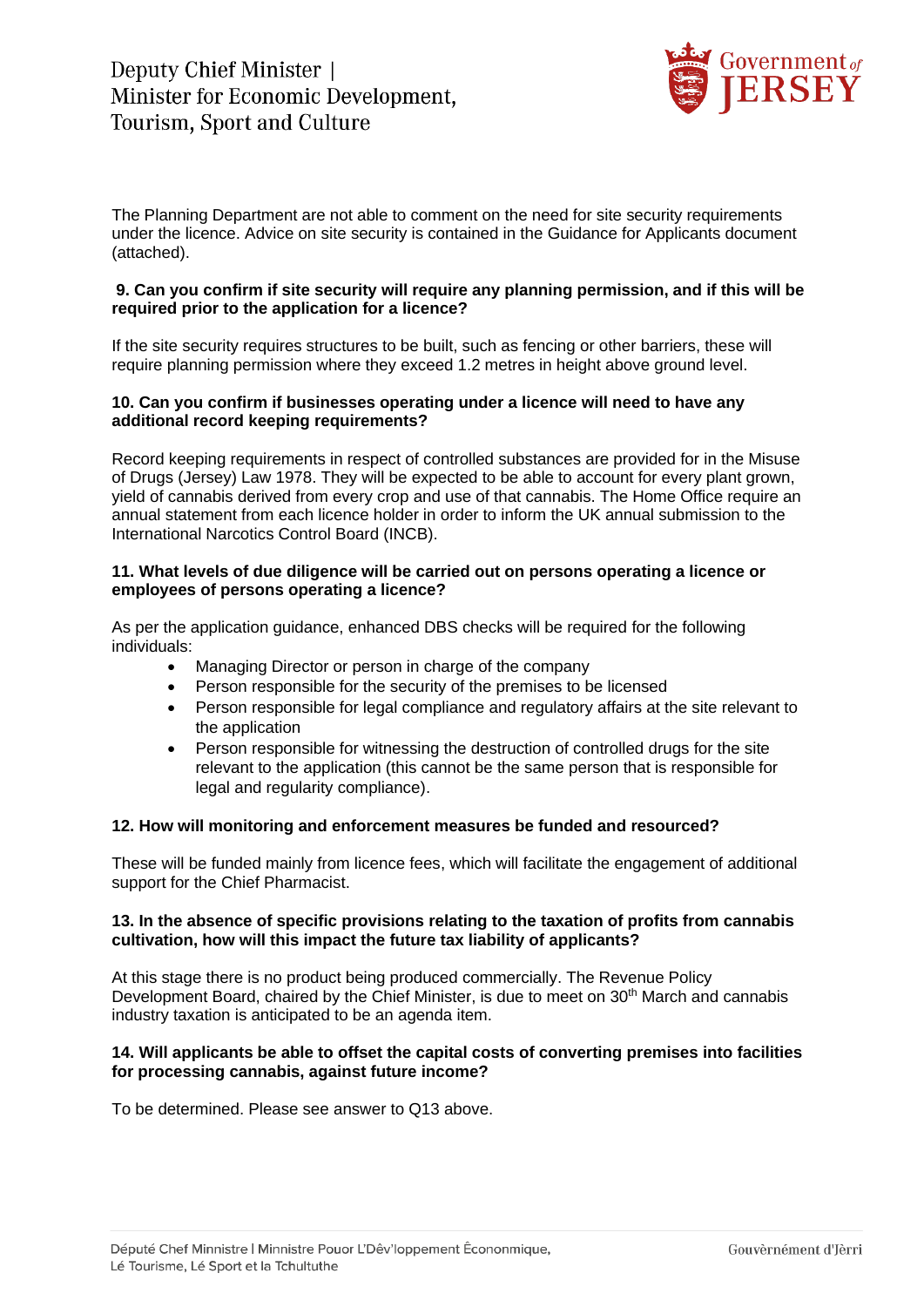

Site Planning and Environmental Considerations

### **15. Can you confirm if agricultural sites considered for a licence require prior planning permission that accounts for potential light pollution, noise pollution or unwanted smells prior to commencing cannabis cultivation and manufacture?**

The cultivation of medicinal cannabis is the same, in planning terms, as any other form of produce. It is an agricultural activity and planning permission is not required to use existing agricultural land or buildings. The making of cannabis products, however, is not an agricultural activity; rather it is an industrial, pharmaceutical or chemical process. Separate planning permission would be required if this is proposed on agricultural land. Additionally, an Environmental Impact Assessment may well be required for this stage.

## **16. Can you advise what dialogue you have had with the Minister for the Environment, to ensure that applicants are aware of any planning obligations which must be fulfilled prior to commencing cultivation of cannabis?**

Officers from the Economy Department and Infrastructure, Housing and Environment (IHE) (responsible for regulation) have frequently liaised on the requirements for planning permission. However, it is for the licensee to approach Planning for the appropriate permissions.

## **17. Are you aware of any risks from existing planning obligations, that may negatively impact businesses cultivating and manufacturing cannabis products?**

Each site will have its own conditions and restrictions. These can only be clarified when a licensee approaches IHE (Regulation) with the proposed site in question.

## **18. Can you advise why production sites are required to be located away from schools or other childcare facilities?**

We believe that this may be a reference to an Environmental Health requirement in place in the UK, not in Jersey.

# Memorandum of Understanding – Home Office

### **19. Could you explain whether local companies, under the Memorandum of Understanding (MOU), will require a Home Office Licence to cultivate and process cannabis, and if so, at what cost?**

No Home Office licence is required. All necessary licences are issued by the Minister for Health and Social Services in accordance with Jersey legislation. Costs associated with the Home Office review of applications, site visit and preparation of the report for the Minister for Health and Social Services will be payable by the applicant in accordance with the Misuse of Drugs (Licence Fees) (Jersey) Order 2020. These costs are currently set at £2,500 per application.

### **20. Could you advise to what extent the UK Drug and Firearms Licensing Unit (DFLU) will be involved in the oversight, monitoring and consultation of cannabis cultivation and processing in Jersey, and what costs might this incur for local businesses and/or the Jersey taxpayer?**

As described in the answer to questions 7, 10 and 19. There will be no cost to the Jersey tax payer.